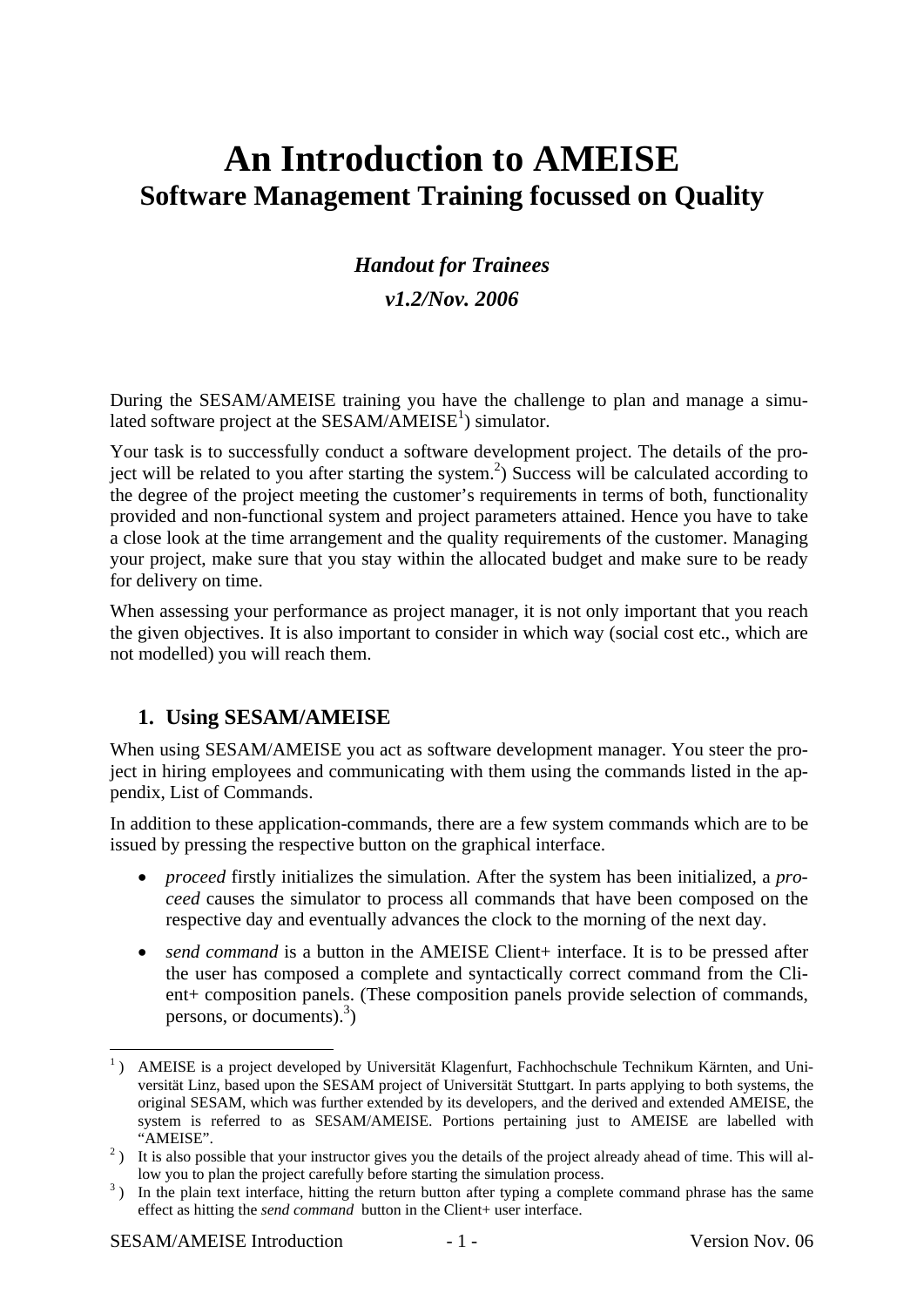All other system commands have to be selected from pull-down panels. These commands comprise work organisation (e.g. for loading the intermediate results of a halted simulation) as well as switching between user interfaces (pure textual or command based Client+ interface) or switching from development mode to the evaluation mode or to AMEISE aid components. $4$ )

## **2. A typical simulation run**

You are invited to peruse the AMEISE tutorial at http://ameise.uni-klu.ac.at.<sup>5</sup>)

#### **2.1. Initialization**

Following the installation specific instructions of the tutor, your system will show a window called AMEISE Client with pull-down menus for *Game/Spiel*, *Options*, and *Help/Hilfe*.

Clicking on *Game/Spiel* you can start the simulation by identifying yourself with *user-id* and *password* assigned to you from your instructor. The system will respond by opening the full client window. Clicking again on *Game/Spiel* and selecting the Option *Turnier/Turnament*  lets the system respond with a small window from which you select the specific tournament, course, game and round of simulation. Having made these choices you close this window by pressing *Spiel fortsetzen/complete game* on the bottom of this little window. When you start a specific simulation run the first time, the Client performs some initialization routines. So please be prepared that it takes some time till the Client accepts your first commands.

The sequel of this introduction assumes that AMEISE is operated with the QA (for Quality Assurance) model driving the simulation.<sup>6</sup> $)$ ,<sup>7</sup>)

#### **2.2. Initialization**

Initially, your project has no employees assigned. There are just a number of currently idle persons around. *Show available developers* shows a list of available developers. You can inspect the vitae of each of them by issuing the command *information about developer*.<sup>8</sup>) After having obtained sufficient information about them, you should be ready to *hire* one or several of them.

• Take care! Your budget is tight and the time limit, though 9 month, is quite tight too. Hence, be careful in your decisions to staff your project. Wasting manpower will

<sup>&</sup>lt;u>.</u> <sup>4</sup>) Not all of them might be available in the PC-version or if your instructor decides that you should strive to

work without them.<br>
<sup>5</sup>) Unfortunately, the tutorial is currently available only with explanations in German language. However, you could still get an overall impression of the look-and-feel of the system. The tutorial is password protected. To access it use user ameisetest1 and password qa200demo. 6

<sup>&</sup>lt;sup>6</sup>) The SESAM/AMEISE simulator is capable of simulating quite different processes, since the specific knowledge about the simulated process is kept in a rule base which models the specific application. In the case described here, this rule base describes software development according to a conventional, waterfall like,

phase driven process.<br>
<sup>7</sup>) The QA-model allows you to focus realistically at developing quality software without guilt-edging the sys-

tem.<br><sup>8</sup>) Possibly, your instructor has given you already a summary of the vitas of all developers available to be employed in your project. In this case, your instructor probably has made the remark that you should choose the ones to start with in a preparatory phase and do also as much pre-planning of the project before you start with the simulation run.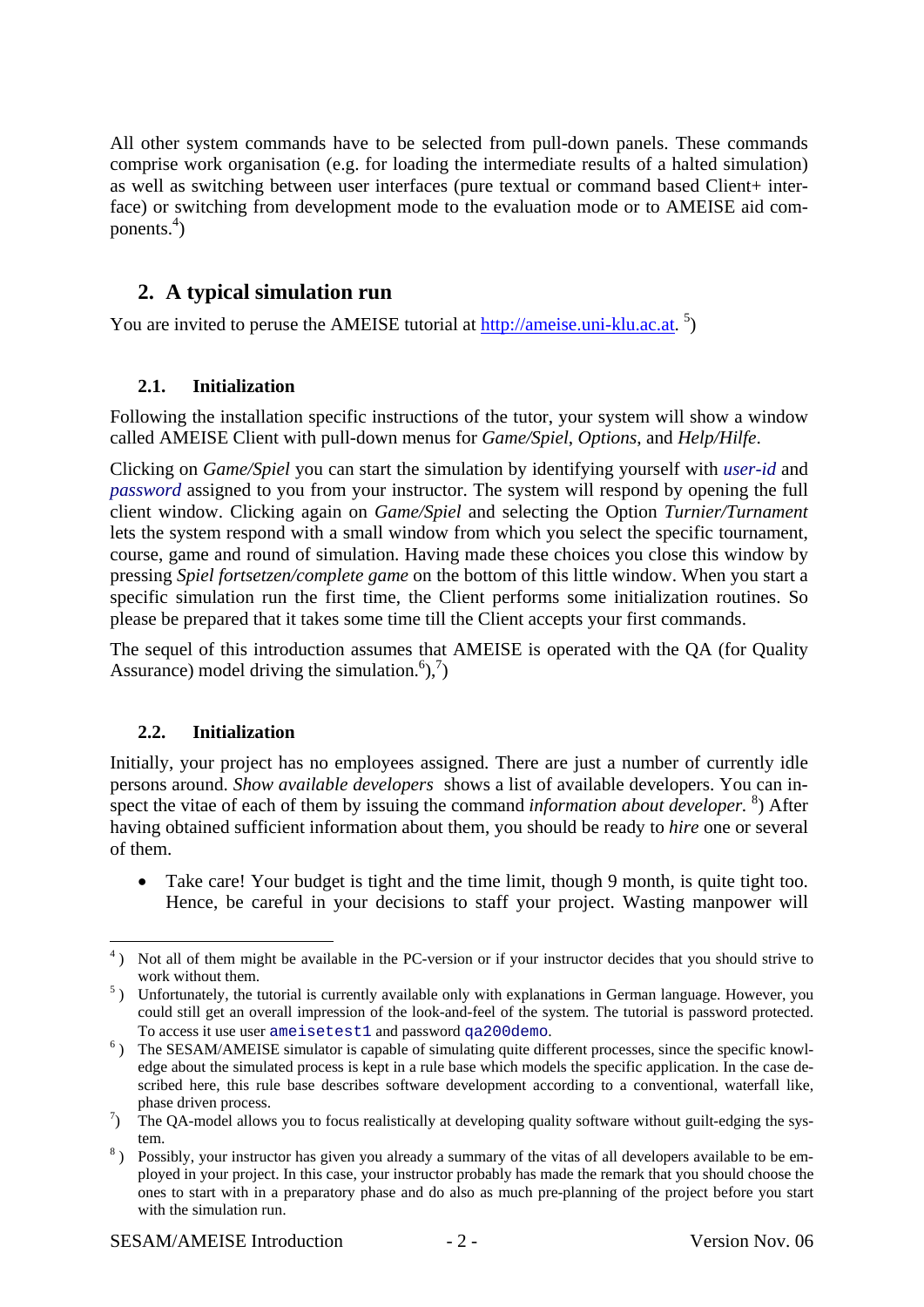waste your financial resources. Being overly prudent might block you from meeting the deadline!

- You need not hire your complete team on the very first day. Those developers you did not hire will remain interested to join your project.
- Using the command *release*, you may release a person who was working on your team. (The person has to be idle in your project before you can release him or her). To release a person to the company budget is not a social problem; you may re-*hire* the very same person at a later point in time.

But release-and-hire sequences are risky in so far, as the company may assign some other duty to a released person and this other duty has priority. Thus, a released person might be otherwise busy for a period of 0 to 60 days (randomly). The command *hire* remains unsuccessful for this developer till this person is available again.

• If you have ever forgotten, who is working on your project, – What a manager are you, if this could ever happen? – you can ask the system, using the command *show hired employees*.

Managing is planning. Hence, as project manager, you have the chance to run after the project and be curious what its outcome will eventually be, or you can strive to control it. In the latter case, you will, based on the vitae of the developers and your knowledge about software development produce a plan that indicates at which time the project will need actors possessing certain specific qualifications. From this, you can plan whom you will hire when and when you will release a person and either reduce your staff or replace this person with another one, more qualified for the task.

Certainly, projects are never run exactly like planned. But the better you plan it, the better you can react on surprising situations.

#### **2.3. Normal operation**

A simulation run consists of a sequence of commands addressed to the virtual employees and proceeds<sup>9</sup>). The commands and the feedback are presented in English.

Some commands, notably those which *inspect* the intermediate status (quality, completeness) of some document or what a developer is currently doing, give immediate feedback. In the list of commands they are preceded by an asterisk. *Determine spent resources* inspects the financial situation of the project and gives also immediate feedback.

All other commands are, after being composed, queued when issued using *send command.* The simulator executes these commands only after the user has entered a *proceed.* Only then, the system returns the feedback. All assignments of tasks fall into this category. (E.g., *specify Diana,* Diana might respond that *she is happy about this assignment* and start working on the specification).

• After *send*, a command is just echoed in capital letters in the "feedback window" of the client. This echo indicates that you have issued a syntactically correct command understood by the system. But only the feedback after proceed can assure you that the system understood the command in the way you wanted it to be understood. – Stay alert till you get it!

1

<sup>&</sup>lt;sup>9</sup>) *Proceed* as well as *send command* are commands that communicate with the system rather than with the employees.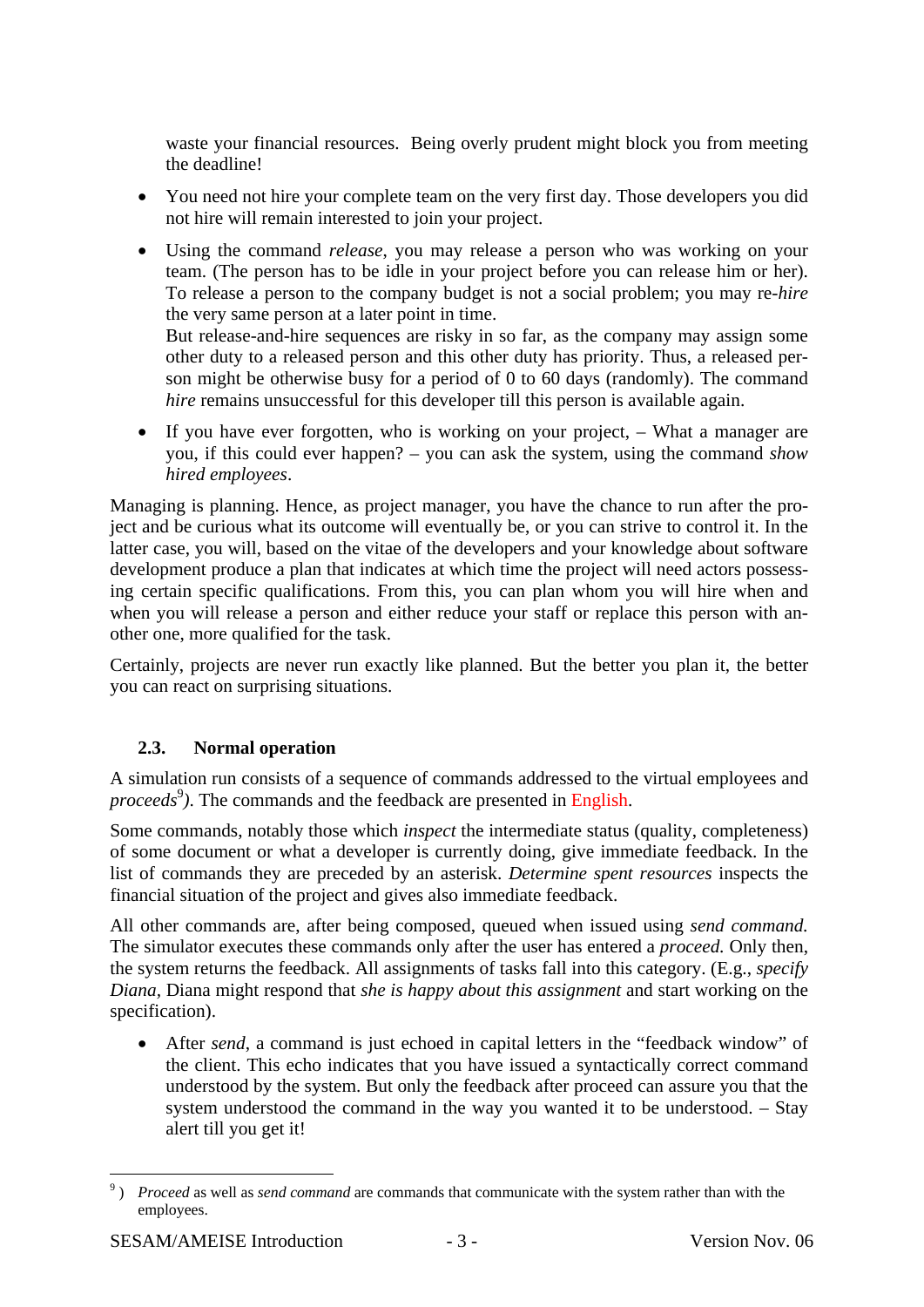• The feedback *Unfortunately SESAM does not understand you!* points to a syntactically incorrect command (incomplete filling of parameters, mistyped command in textual user interface). It is unlikely that you get this message when using the Client+ user interface. When

using the classical text based interface, you have to be careful, since SESAM is case sensitive. For very long commands, you might rely on the callback-mechanism to choose one of the alternatives in a correctly typed manner.

- You have also the possibility to *proceed* not just to the next day but for more than one day (E.g. by issuing *proceed 5 steps*, the manager arranges for 5 days ahead of time, since she plans to go on leave for a week). But be careful, you can react to messages you get during your "vacation" only after you are back, i.e., on the  $(n+1)$ <sup>st</sup> day of work. To control project time for keeping the deadline you might want to advance the clock of the project for several days only if you are sure, nothing of importance will happen in this period.
- As in real life you have no possibility to wait after each action what its consequences might be. So think twice what set of actions should be done on a day.
- Each action, each command to employees, consumes some of the project manager's time. Hence, if you issue a very long list of commands (exceeding a model specific limit) before issuing a *proceed*, the system might determine that the day is over and the simulation proceeds one step10) without an explicit *proceed* command.
- After each *proceed* the model gives you feedback.

If there is no feedback from the simulation (even after the next *proceed*), the system had problems with the execution of this command. A lot of reasons might cause a command to fail. Possibly, the respective developer was not hired or the preconditions for the assigned activity were not given. There are some exceptions, which are discussed in section 2.5.

Because of the complexity of the model (a lot of calculations must be done) the response time of the system after *proceed* or *proceed n steps* could increase during the simulation run. Please wait patiently until the system returns with feedback or with the new simulation date. (Also the initialisation of the model at the beginning of the simulation run consumes some time.) But the time used to compute the next state after completing the commands of the day has no effects on the project time.

#### **2.4. Terminating a project or interrupting a simulation**

As each change of state is recorded in the data base, you need not call for intermittent saves. You may stop the simulation at any time and resume your simulation run in the state where it has been closed, using the pull down menu *Spiel/game*.

To terminate a simulation, there are two options:

• With *deliver system* you deliver the system to the customer. This is the very last step to be done in the project. After the deliver system command has been issued, the simulator will start to perform clean-up operations. Those compute initial evaluations that are necessary for producing the customers report sent to you in his letter of acceptance (or complaint).

1

 $10$ ) The SESAM simulator has an integrated calendar. This ensures that developers only work on working days and not at weekends. Therefore, SESAM skips the weekends and shows the next working day. However SESAM doesn't know public holidays of your country.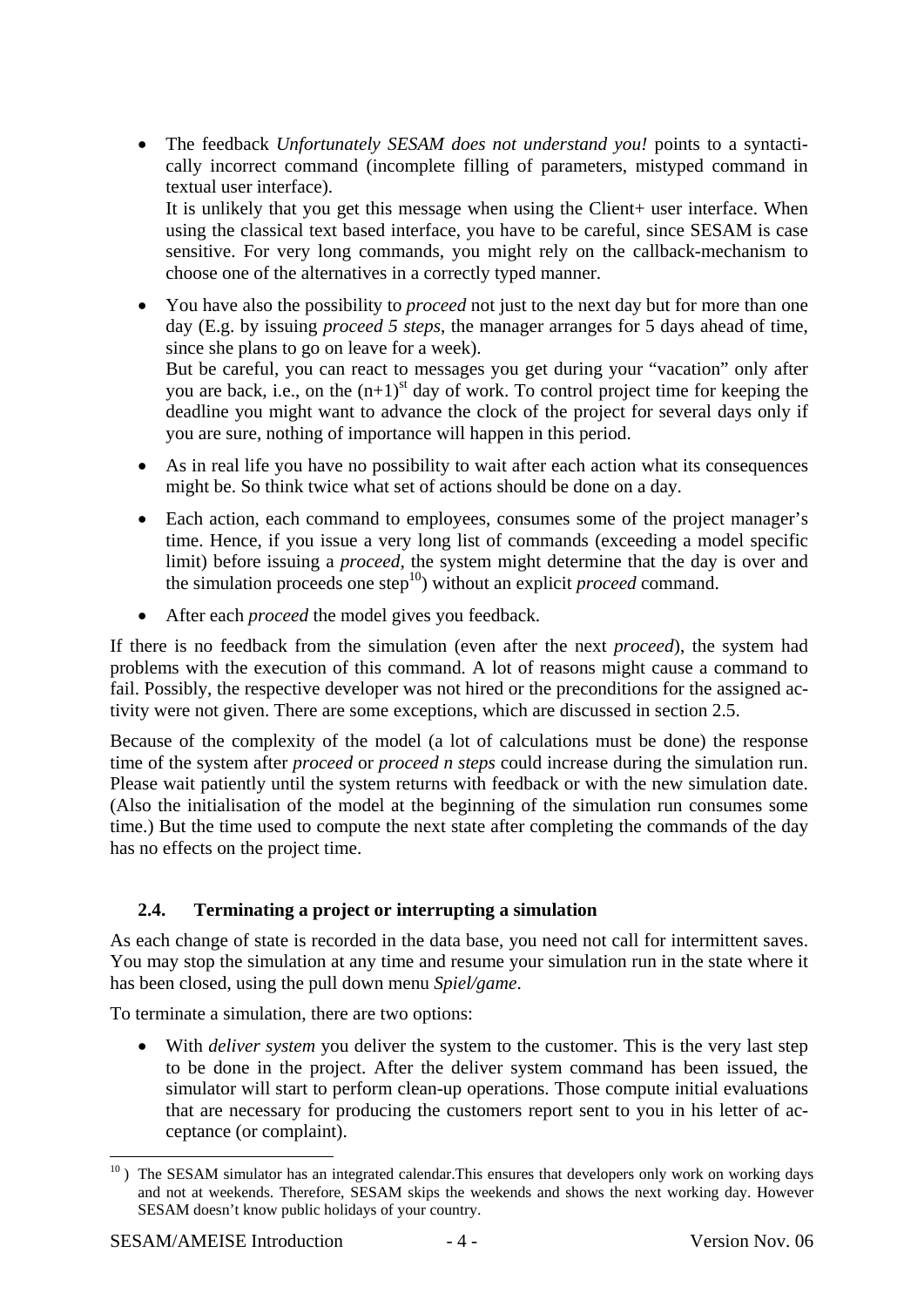Hence, you have to perform all activities you consider important (e.g. releasing personnel) before delivering the system. But obviously, you can switch to the analysis portion in the pull-down menu and check the success-parameters of your project even after system delivery.

• With *finish project* you abort operation of the simulator. This tells the simulator that you are no longer interested in any evaluations resulting from the work performed. Hence, the SESAM core can perform no comprehensive ex-post analysis after this command. (Punctual AMEISE evaluations are still possible though). Hence, when you are in a hurry and run out of your personal working time, it is advised that you attempt to deliver even a lousy system. If some minimal requirements are met, your performance up to the point where you hectically attempted to close down work can be analyzed by your instructor and at least feedback on your performance in earlier phases can be given.

A better way to react to personal time pressure is to break and resume your work at a later point in time. You can stop your work at any time after having received the response from the system to your most recent command. You do so using the respective system command of the pull-down menu and close down the client. When re-starting the system with the proper model in the same round in which you saved your work, the system will resume the simulation at the point where you interrupted. – Just make sure that not only the system remembers your previous decisions. You also should know what has happened in the project before you broke. To help your memory, you can fill the feedback window by choosing the item *protocol* from the *Spiel/game* panel and scroll up to the day that elapsed your mind.

#### **2.5. Special features of the QA model**

This section describes special features of the QA model. To eliminate problems some of these features are discussed here.

- 1. The *QA model* is based on an empirical data basis. The quantitative parameters reflect projects conducted according to the waterfall model. Therefore, it is wise keep with the phase-sequence of the *waterfall* model to the extent possible. You should also take a look at the reference documents for the particular project phase. (E.g., an integration test cannot be done, if you haven't integrated the components before. This is as obvious as many other logical necessities. However, so far forgetting integration has been a very frequent mistake of student-managers).
- 2. The model foresees the following *phases or activities*:
	- requirements elicitation,
	- specification.
	- architectural or system design,
	- module design,
	- coding,
	- integrating (modules or subsystems),
	- writing (user-) documentation (handbook).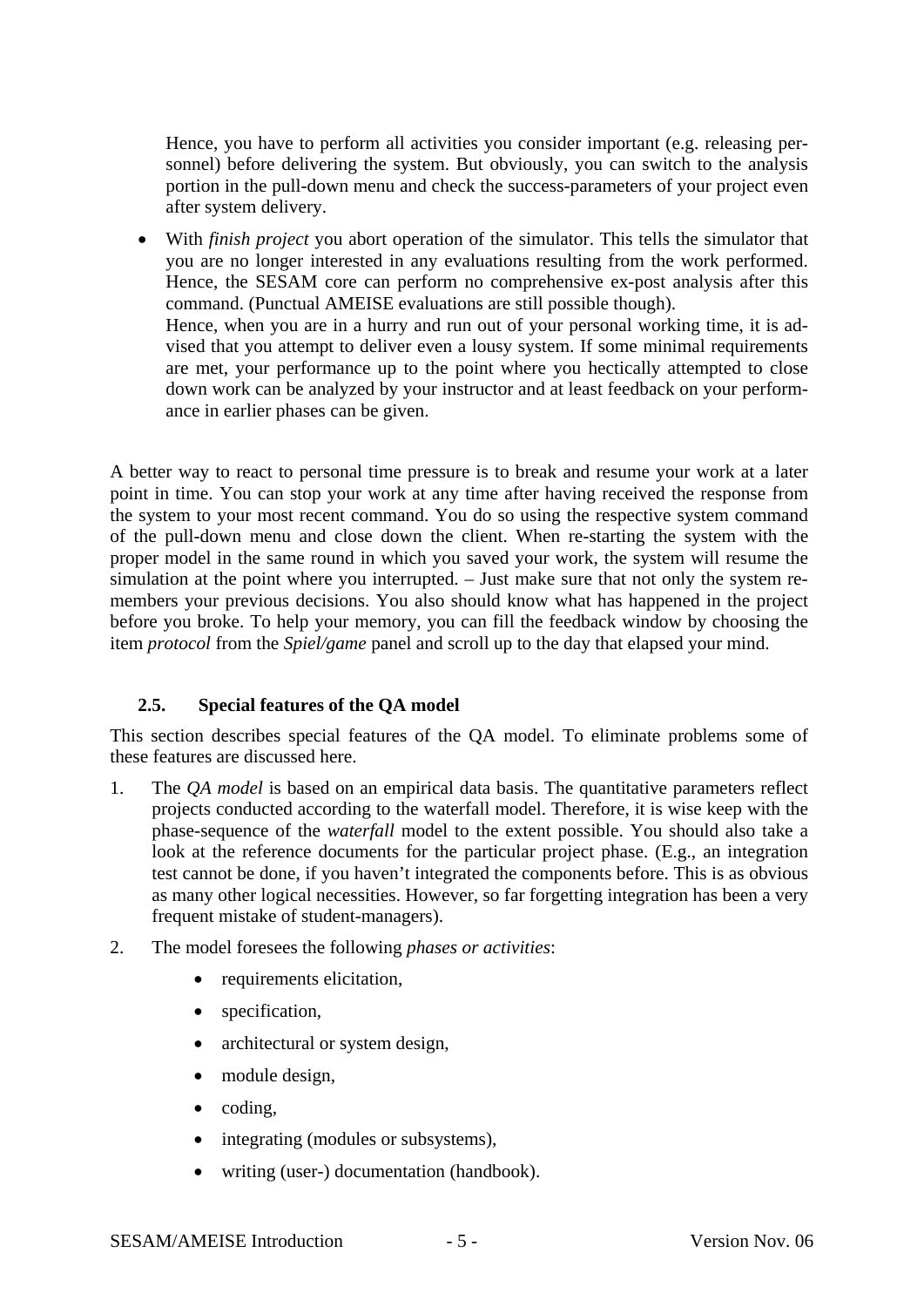Each of these phases or activities (depending on perspective) yields a *corresponding document*. (Except for pure requirements elicitation, it yields its results directly into specification).

Non-executional documents may be subjected to a review. Executional sub-products may be subjected to tests. Depending on level of aggregation, managers can call for module test, integration test, or system test.

Each quality assessment activity calls for an associated corrective activity afterwards. Corrections can be made for a specific document. With *correct all documents*, developers can be assigned the task to update all downstream documents existing (or partially existing) so far according to a given review or test-report.

- The system will allow you to ask your employees to perform tasks in any arbitrary order. But you will get a successful product only, if the order of operation is somehow meaningful. This implies that, normally, you do not resume a phase that has already produced a (somehow) complete document. You rather ask somebody to *correct* this document using an appropriate test- or review-report.
- 3. You need not follow any prescribed sequence of activities when assigning tasks to developers. But the task assignment has to be reasonable, i.e., the developers have to have a basis to work from.
	- The OA Model assumes that such a reasonable basis is lacking, if the document on which the current work should be based (usually the result of the previous phase) is not completed to at least a degree of 50 %.
- 4. Plan your *personnel resources* as carefully as you would plan them in real projects. Be careful and look at the qualifications of each developer and decide which of them is relevant for the project and in which project phase you will need them. You should also think about the period a developer needs to feel home with the project.
	- The skills of persons do not change throughout the project. Thus, there is no basic learning. But persons remain familiar with the work they did and they will remember work they have once seen.

If you do no longer need a developer, you might take him or her off your payroll by firing this person. But you can only *release* a person that is currently idle. In case you have to release somebody for urgent budgetary reasons, you have first to relieve this person from work by asking him/her to immediately *quit* the current activity or to *finish* it by stopping whenever a subtask or work package has just been completed.

5. Time consuming activities, like writing code or designing the system, will be decomposed into smaller parts (*work packages*). Therefore, it is possible to ask more than one developer to work on the same document in parallel.

But be careful and think about the communication effort, which will be needed to organize the teamwork. In extreme cases, communication overhead can eat up more time than an additional person may bring to the project (remember Brooke's law)!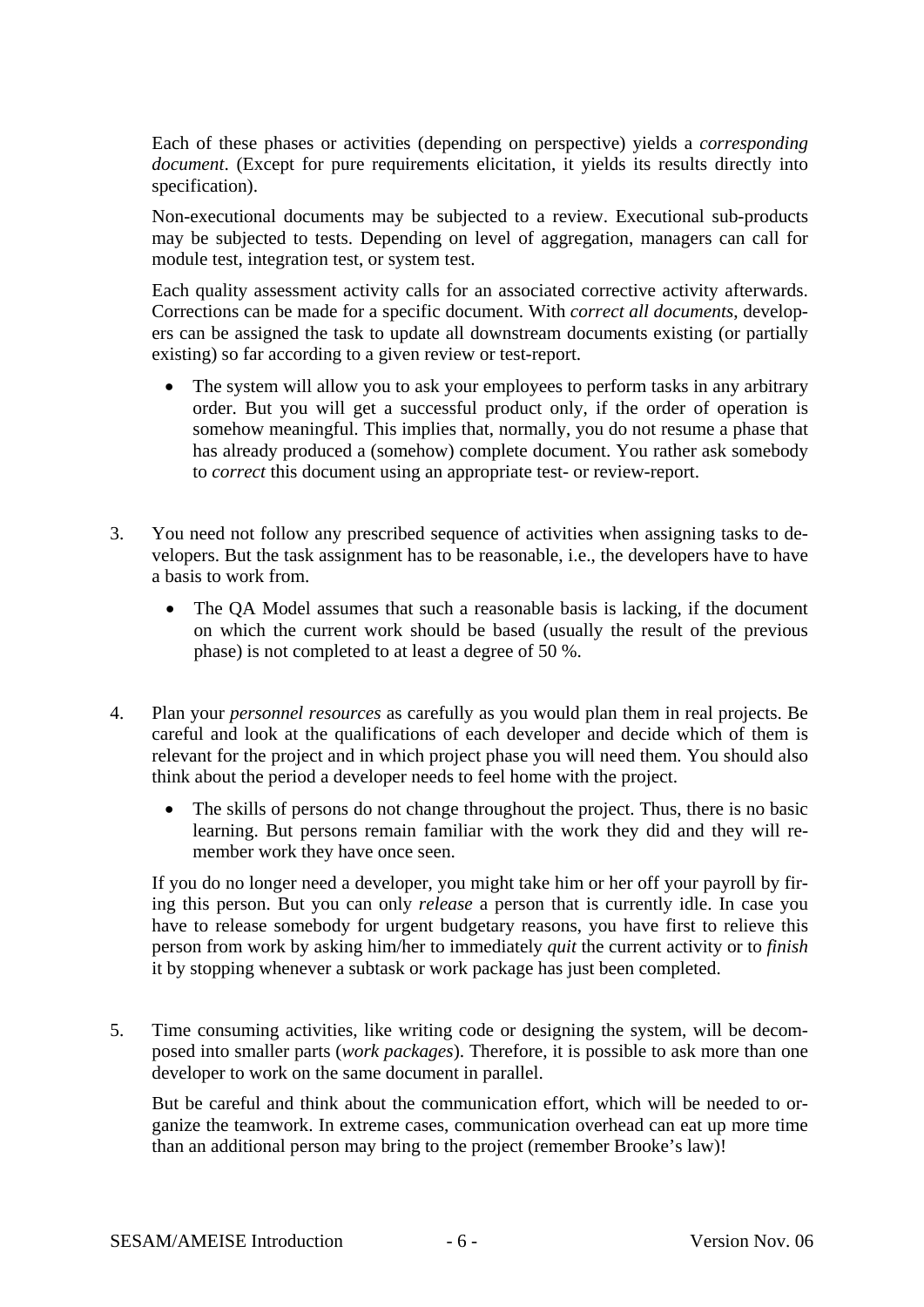6. The *date* which is shown at the last position in the feedback window is the actual simulation date. All application commands sent will be executed at this day (The system command *proceed*, however, advances the simulation time one working day. On Fridays this might be up to three calendar days).

The date format is ISO-norm, that means 'year/month/day/hour:minute'. Weekends will be skipped by the system automatically.

7. *Reviews* require many eyes. You may form review teams out of two or three developers. You may also form a team of two developers and a customer to review an artefact.

A customer representative, due to the different background, reviews a document in a different manner than a software engineer. The customer representative will, therefore, find different categories of mistakes.

Reviewers need some time for preparation before they meet to discus the artefact and report errors. Since reviewing is a strenuous activity, each person can only spend a portion of the day for reviewing. Hence, a person can perform a review and perform some other development activity on the side. – Obviously, this activity is slowed down by the review task. But as the QA-model currently knows only full time assignment, persons acting exclusively as reviewers will be quite costly.

Typically, review-teams report intermediate results in intervals of two to three days.

- If you ask an author of the document to perform a *review* of a document he or she has developed or helped to develop, this author will not only be blind against the errors contained in the document. He or she will be so defensive that even the otherwise unbiased reviewers will become blindfolded. Hence, you should never attempt to include in a review-team an author of the document to be reviewed.
- 8. If you assign an activity to a person, which you haven't hired already, this person will ignore your message. Only after the next *proceed* command you will get the feedback that this person was not assigned as developer to your project. In this case you have to hire the developer and repeat the command. Thus, be sure that a developer is hired when you give him/her a task.
- 9. If the system gives no feedback (even not after the next "proceed"), the respective command was not executed. This can happen for different reasons.
	- The system reacts favourably after the current proceed, but reports after the *proceed* thereafter (i.e. after 1 day of work) that the task has been completed, but nothing was achieved (e.g. no errors found). In that case, the system determined that the respective activity could not be done in a meaningful way (e.g., you ask for *system test* but have not integrated the subsystem before) or you are asking for a task that was already achieved (e.g. *review* a document whilest this document has been reviewed already but you have not yet assigned anybody to perform the *corrections* called for in the review report. – After these corrections have been made, you may call for a second, third, … review at any time of course).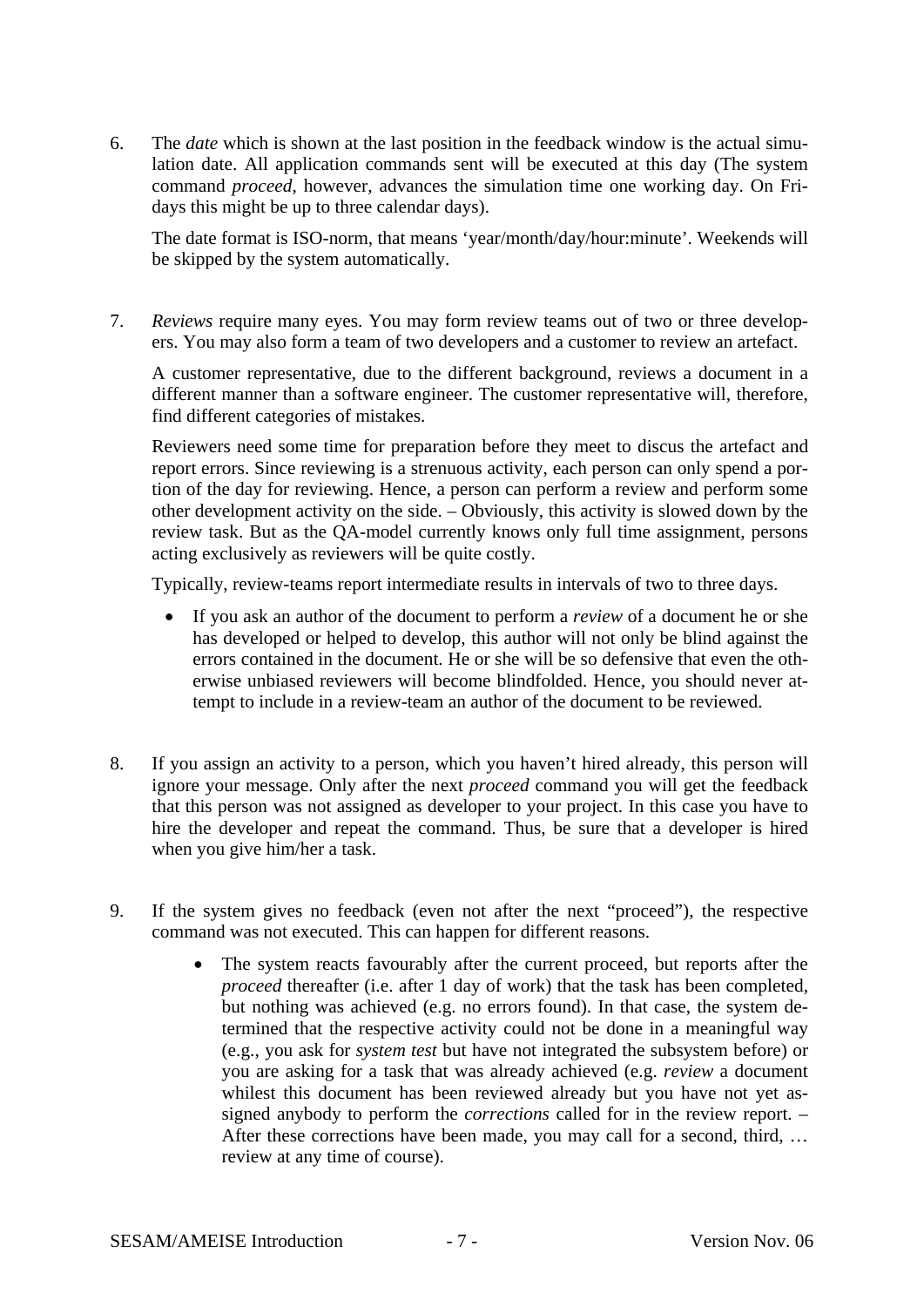There are some exceptions to the feedback principle, though:

- *Finish activity* returns no feedback, if the appropriate developer has currently no task to perform.
- *Show available developers* returns no feedback, if there is no available developer left.
- *Show hired employees* returns no feedback, if there is no developer hired yet.
- *Deliver system* executes automatically three *proceeds* representing project clean up and post-mortem activities. The reactions of the customer will be shown three days after you delivered.
- *Integrate xyxyxy* is only successful if at least 50 % of the requirements are already realised in code. Otherwise the command will not be executed.

Some situations where user actions last without an effect:

- If a developer executes a task, then you cannot assign him/her the *same task* again. Such a command has no effect and the system returns no message.
- A developer can only be *released*, if he/she isn't working on a document or reviewing some document. If these preconditions are given, the command will be executed and the system will immediately return a message.
- *Release* und *hire*: If a developer was released, he/she might get a task from someone else. Hence, a released developer might become non-available for a period of up to 60 days (random). This means, that you cannot assign him/her to your project within this period. The command *hire* remains unsuccessful for this developer until this employee is available again.
- 10. There are also situations in which the system returns feedback only after more than one *proceed*.
	- With *finish activity* the system returns the feedback not until the developer has finished his/her task. This might take some days.

In this case the user may only find out after executing more than one *proceed* whether a *finish* command was successful or not.

11. A developer can only work on one task at a time. E.g., a person cannot design the system and implement it in parallel.

But it is possible to ask a developer to perform a review in addition to a normal development task, like writing the code, design or test, … (see remarks on reviews).

If you assign a developer, who has already something to do, an additional full task, one of the following situations might result: $^{11}$ )

 $11)$ In a most recent SESAM version, you might assign a task to a developer that is still busy with something and this developer will switch to the next task whenever the current task is completed. However, the memory of developers is limited to queuing only a single assignment.

Currently, this feature is not integrated in AMEISE. Whether it will be integrated is subject to didactical